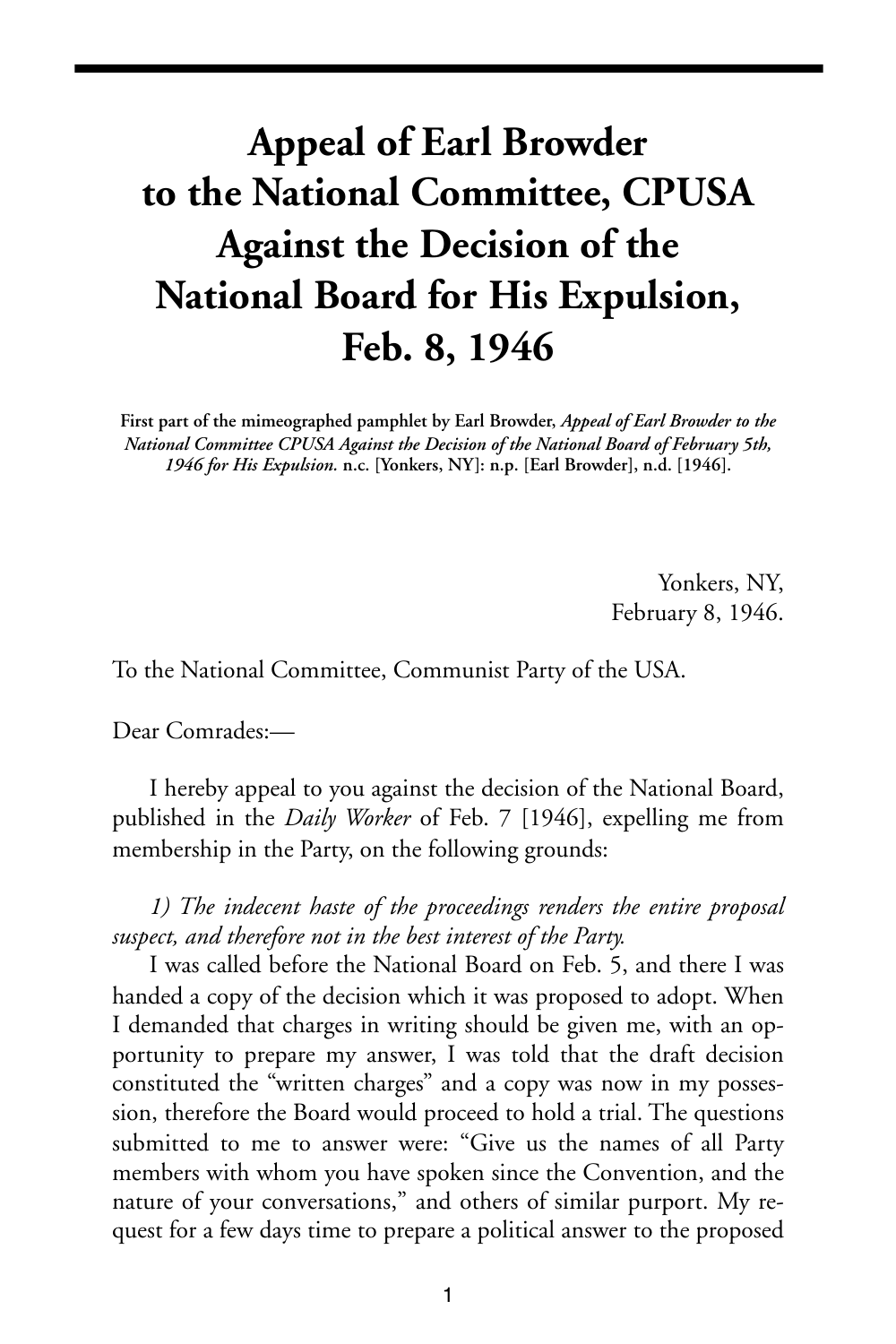decision was refused by formal vote on motion of Comrade Foster. I thereupon refused to answer the particular questions asked of me, and declared that I considered the issue of proper procedure of great importance, and not "the cheap trick of a petty-fogging lawyer" (as the draft decision was amended to say).

May I say for the record that during the 3-month campaign carried on in the Party for my expulsion by the National Secretariat and members of the Board, the charges wildly circulated have ranged the whole gamut of social and political crimes excepting perhaps that of murder, that I never before Feb. 5 received any notification of charges of any kind (except through newspapers and gossip), and was never given an opportunity to combat these charges. It was unreasonable, and harmful to the Party, when the National Board rushed to a decision within the hour after the first written charges were submitted, and those charges already in the form of a final decision.

2) On Feb. 1, I had been called to the Yonkers Club of which I am a member, to "discuss your relationship with the Party." I did not receive from the Yonkers Club, however, any written charges. I had heard orally from a fellow-member that on on Jan. 29, a motion calling for my expulsion had been submitted to a Westchester County membership meeting, which was defeated by a vote of 64 to 52, and which was subsequently referred to the Yonkers Club.<sup>1</sup> I presumed that the Club would consider that resolution, and therefore prepared an answer to it as it had been reported to me, and read this answer to the Club (giving them a written copy), and submitted to unlimited questioning, even though these proceedings were highly irregular. I have never been informed as to the action of the Club on these proceedings. The Board decision now mentions my statement before the Yonkers Club executive, but to my knowledge its contents have never been made known. I therefore attach a copy herewith, as a part of this appeal[.2](#page-1-1)

<span id="page-1-0"></span><sup>&</sup>lt;sup>1</sup> This rejection of the expulsion motion on Jan. 29, 1946 was apparently made on technical grounds and should not be viewed as a reflection of the correlation of factional forces within the CPUSA. It would have been the primary party unit the Yonkers Club — which was constitutionally assigned the task of initiating expulsion proceedings, not the county organization. Browder's expulsion matter was merely referred to the Yonkers Club for action in accord with standard practice.

<span id="page-1-1"></span><sup>2</sup> Republished by 1000 Flowers Publishing as "Open Letter from Earl Browder in Yonkers, NY, to the Yonkers Club, CPUSA, Feb. 1, 1946." (October 2013).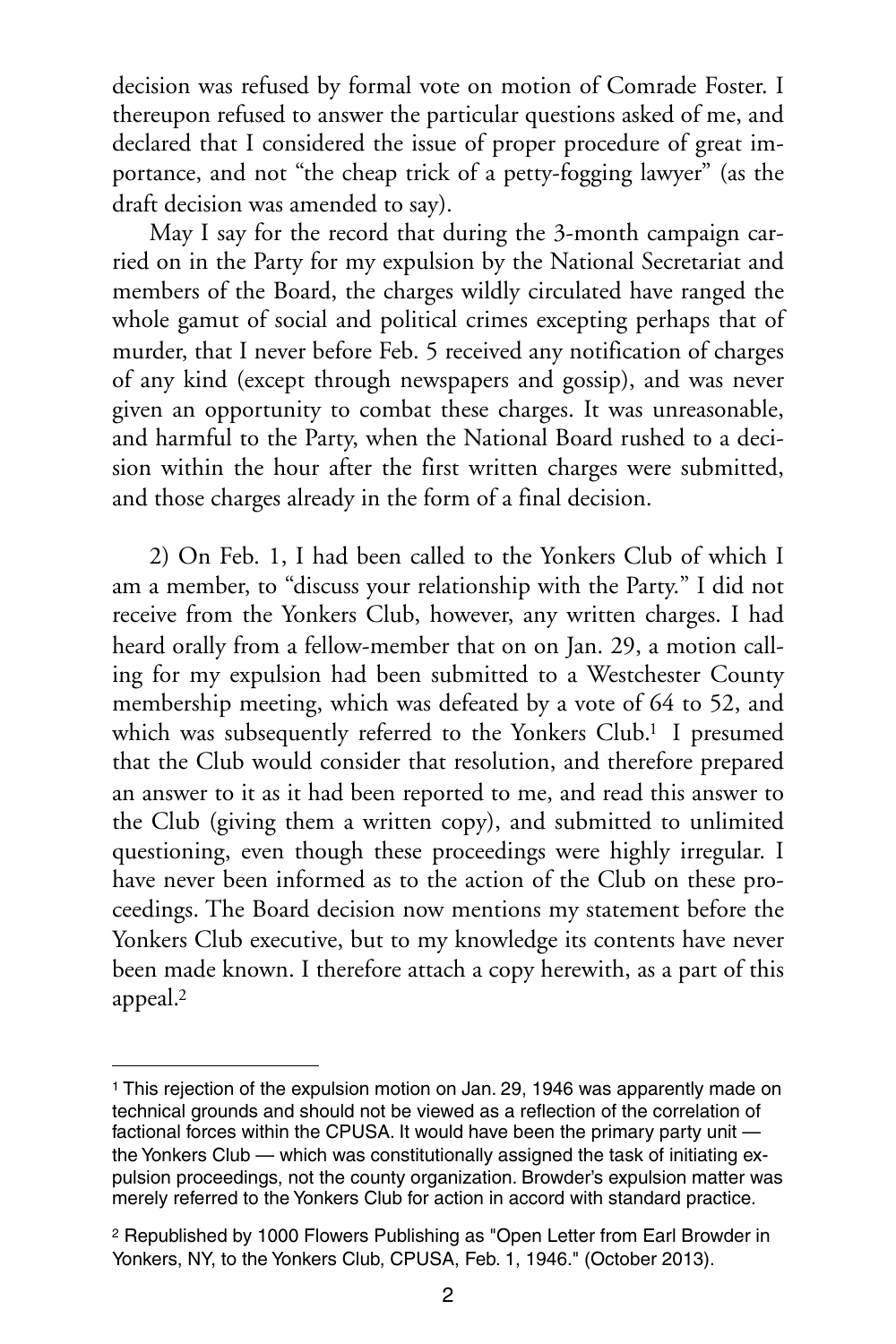3) The Board decision states: "Browder has continuously resisted the program and decisions of the Convention." This is completely false, and not the slightest evidence exists to support such a charge.

I publicly accepted the Party Convention decisions and subordinated myself to them, because I profoundly believed that their central strategic and tactical conclusions, to do everything to maintain the Roosevelt-labor-democratic coalition and to realize its program, and to support the Truman Administration in all its efforts to that end, were absolutely sound decisions, and therefore all other matters were subordinate thereto. I never appealed against any decision which I had opposed before, and consider those issues closed. The only charge that might lie against me in relation to the Convention decisions, is that I failed to speak up to criticize and oppose the steps taken by Foster, supported by his associates in the leadership, to withdraw from the Roosevelt-labor-democratic coalition and to break up the Truman Administration at a moment when it was improving its implementation of Roosevelt's foreign policy and aligning itself with labor in the biggest inner political struggle since 1944. It is the National Board which has departed from the Convention decisions, and not myself. It has done so without a pretense of consultation with the Party, apparently operating upon the theory that the Board's position of leadership includes full power to change Convention decisions and to suppress even to the point of expulsion all criticism of such actions.

4) The Board decision states: "He has violated his pledge to the National Convention to place himself at the disposal of the Party and, by refusing to accept any assignment from the Party, has violated Party discipline and deserted Communist duties and responsibilities." This charge is completely false, and not the slightest evidence exists to support such a charge.

No assignment of any kind was ever offered to me in any form, and no decision as to my party work was ever transmitted to me. On the contrary, I was specifically told in a meeting with the Secretariat in September [1945], that there was no work available for me in the Party. as to my period of non-attendance in the Yonkers Club, this was in specific agreement with local and national leadership, as explained in my statement to the Yonkers Club.

5) The Board decision states: "He has carried on factional activity and a campaign of unprincipled attacks against the leadership of our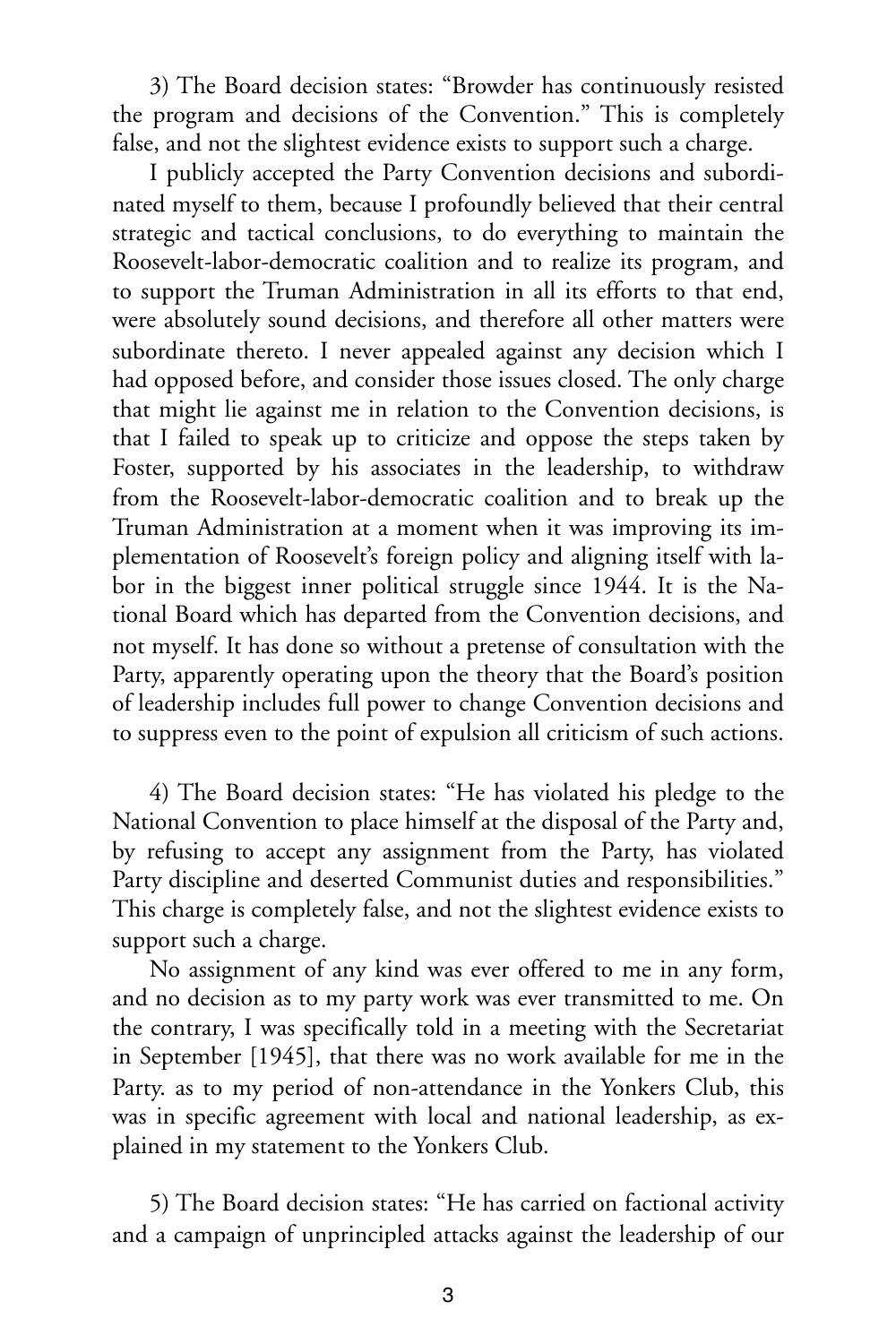Party and of our brother French Party." This charge is completely false, and not the slightest evidence exists to support such a charge.

Nothing could be more silly than to charge the existence of a "faction" which no one can locate, and a campaign of which no one knows the content. As a matter of fact I have been completely cut off from contact with the Party membership for more than 7 months, even my speech to the National Convention has been suppressed and is entirely unknown except to those who were present there, and but for the continued public reiteration of my name in the Party press, as the synonym for all deviations from Marxism, I might have passed completely into oblivion — certainly would, if it had depended upon any word or action on my part. No charge can even plausibly be made against me except "inactivity" and that I have fully answered in my statement to the Yonkers Club.

6) The charge that I "adopted an equivocal attitude" at the Un-American Committee hearings is a vile falsehood and slander, manufactured out of whole cloth. (Incidentally, the supposed quotation on this matter from the November Plenum report contains a forgery, since its last sentence was added on the galley-proofs after the Plenum was adjourned.) Previous to the Washington hearings, I met twice with the Secretariat and outlined how I proposed to conduct myself there, including the much-quoted "private citizen" phrase. Not the slightest objection was raised to my proposals. I followed the agreed line strictly in the hearings. A member of the National Board and the Board's attorney were present, and at the conclusion of both sessions in which controversial issues were handled, they both shook hands with me and congratulated me on my successful handling of the Committee. *Later, after the hearings, Foster overruled the opinion of those who were present, so they changed their minds without even notifying me.*

This accusation is a flagrant case of bad faith and disloyalty on the part of the accusers. It is a crude frame-up after the event.

7) The Board decision, ascribing to me views which I do not hold and actions which I have not performed, proclaims me "outside the working class movement" and my supposed views as "enemy-class ideology" and "not "a trend in the labor movement." This is preposterous babbling, a parrot-like repetition of the formula by which the Trotskyites were condemned in the Soviet Union after years of patient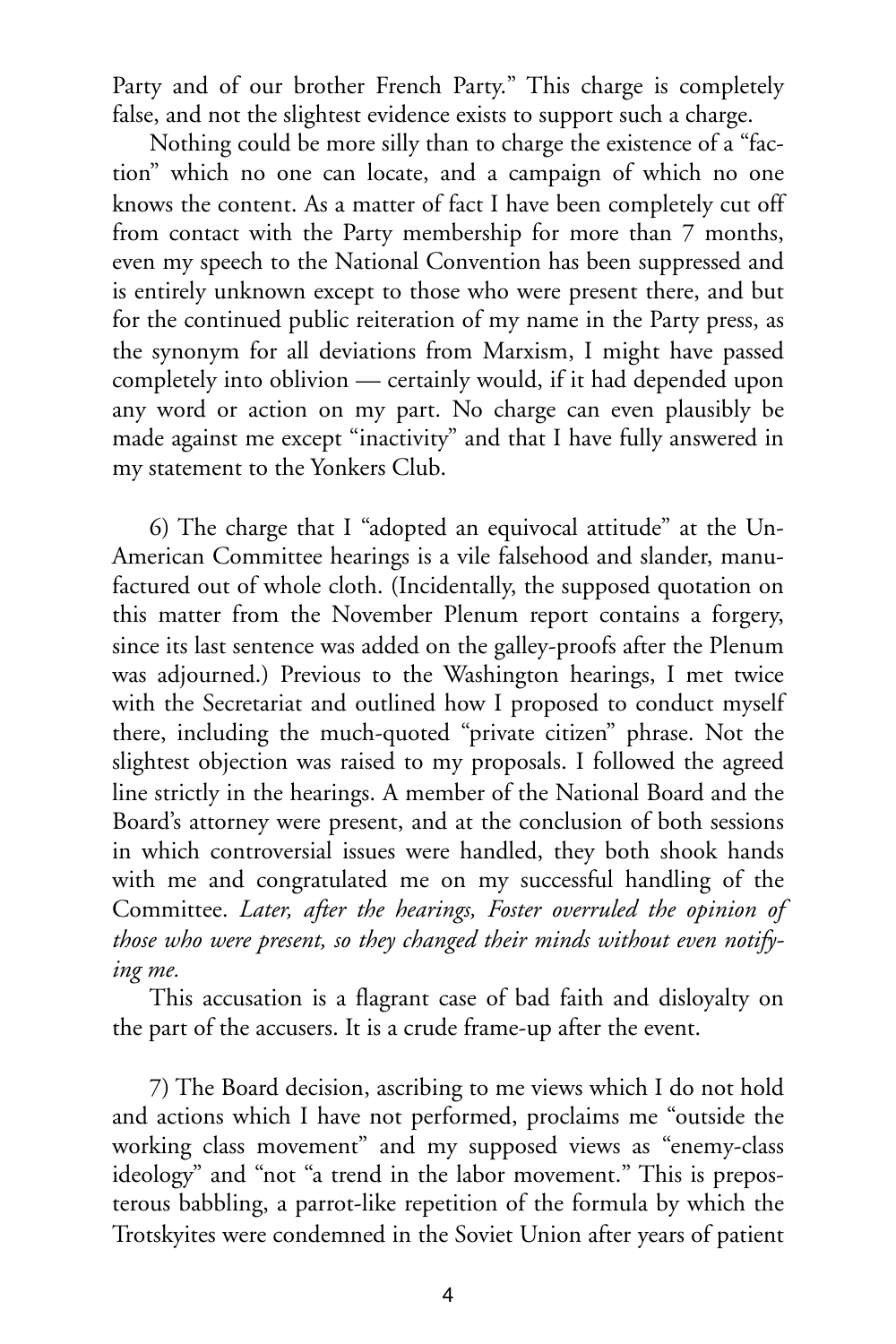and thorough refutation of all their views, and after they had plunged into violent sabotage, armed rebellion, and conspiracy with the fascist enemy abroad. Its basis in the Board's decision is purely in the fevered imagination of the decision's author.

What nonsense this is requires no argument by me. Even the views falsely ascribed to me are, according to *Political Affairs,* Feb. 1946, the views of *"the great mass of trade unionists,"* plus Roosevelt, plus Henry Wallace, plus President Truman, plus all progressive democrats who have not yet come to Marxism-Leninism.

The resolution which describes these views as "not a trend in the labor movement," and "enemy-class ideology," is signed first of all by the same person who signed the article in *Political Affairs,* namely, William Z. Foster.

Can confusion be worse confounded than this?

In his fantastic factional hatred, Foster has not hesitated to declare the views of "the great mass of trade unionists" as "enemy-class ideology," only in order thereby to blacken my name before the membership and before the world. What happens to me is relatively unimportant, but it is supremely important that the Party and the great trade union movement shall not be stultified and confused by such irresponsible factionalist chatterboxes.

8) The stupid charge that I have become "adviser to Big Business" by editing a mimeographed bulletin in 200 copies called *Distributors Guide,* circulated exclusively in circles long allies of ours, is a typical example of hysteria. Whatever "advice" might be distilled from these bulletins, is exclusively for higher wages for the workers and for the execution of the Roosevelt program, support to which was pledged by our July Convention. I would be most happy to have these writings examined by any intelligent group, *not under factional hysteria or control,* to confirm my characterization of them.

The assumption is made in the decision that I am under obligation, as a disciplined rank-and-file Party member, to submit every word I put on paper to the censorship of Foster or someone appointed by him for that purpose. I am sure that very, very few of the thousands of writers and newspapermen now or lately in our Party, or the hundreds of economists, could possibly accept this principle and continue both their professions and their Party membership. The Party controls, or should control, or can control in detailed manner going further than the question of main political alignment, only